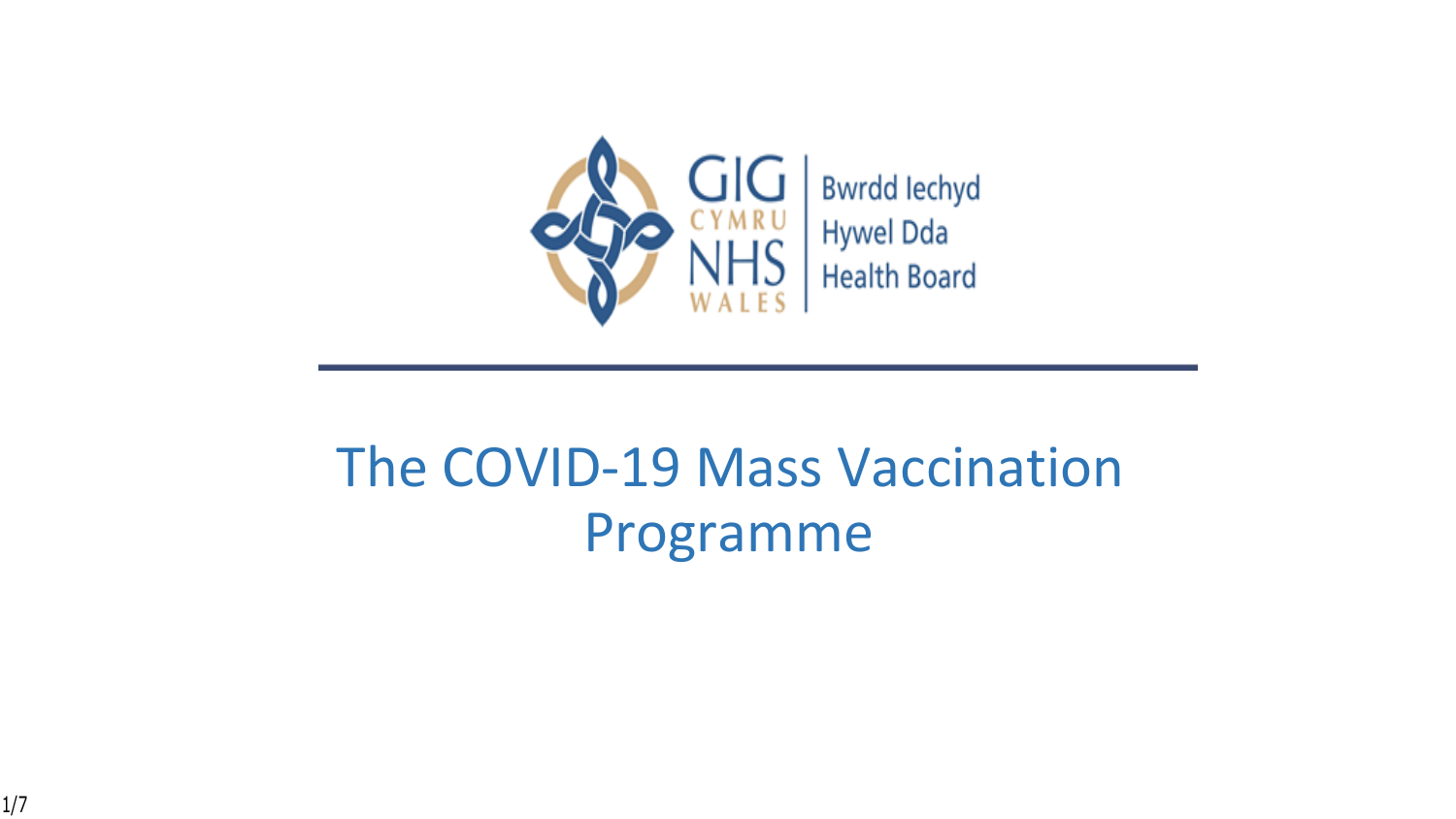# **Situation**

- Delivered milestone 1 (groups 1 to 4) by required date  $-14$ <sup>th</sup> February 2021
- Focus on 2<sup>nd</sup> doses due to significantly reduced first dose supplies (Pfizer and AZ) from 15<sup>th</sup> Feb to 7<sup>th</sup> March
- Significant 1<sup>st</sup> dose delivery of AZ W/c 8<sup>th</sup> March with aim to completing group 5, progressing group 6 (ever increasing group) and starting group 7
- Groups 5 & 6 delivered by primary care and 7,8 & 9 through the MVCs
- Planning for phase 2/group 10/rest of the adult population by end of July 2021 (milestone 3)
- Conversations about beyond phase 2 and potential for a booster at the same time as the flu jab and uncertainty around suitable MVC venues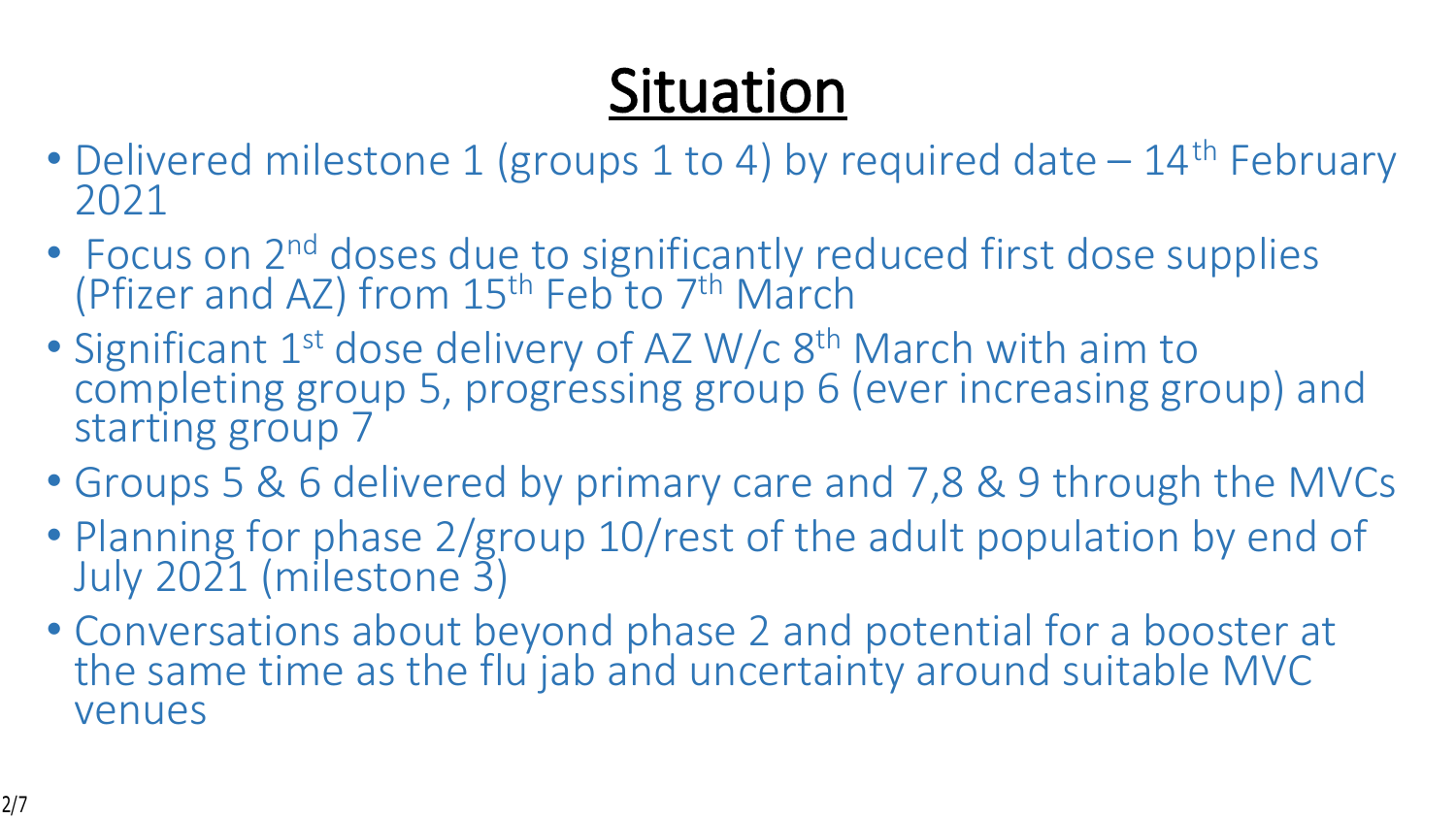## **Risks and Mitigation**

- Corporate risk:- There is a risk to the Health Board's reputation should there be a perception that the HB does not have a coherent and/or deliverable plan for the COVID-19 Vaccination Programme
- Operational risks:- numerous, variable and ever-changing managed through vaccination Bronze Group (chaired by Bethan Lewis and vice chair Jo McCarthy) and reported through to Silver/tactical meeting
- Key elements:
	- Great political, public & media interest
	- Uptake is incredible (high 90's%)
	- High and large scale expectations
- Ever-changing policy requirements
- Variable vaccine supplies
- Hunger for the detail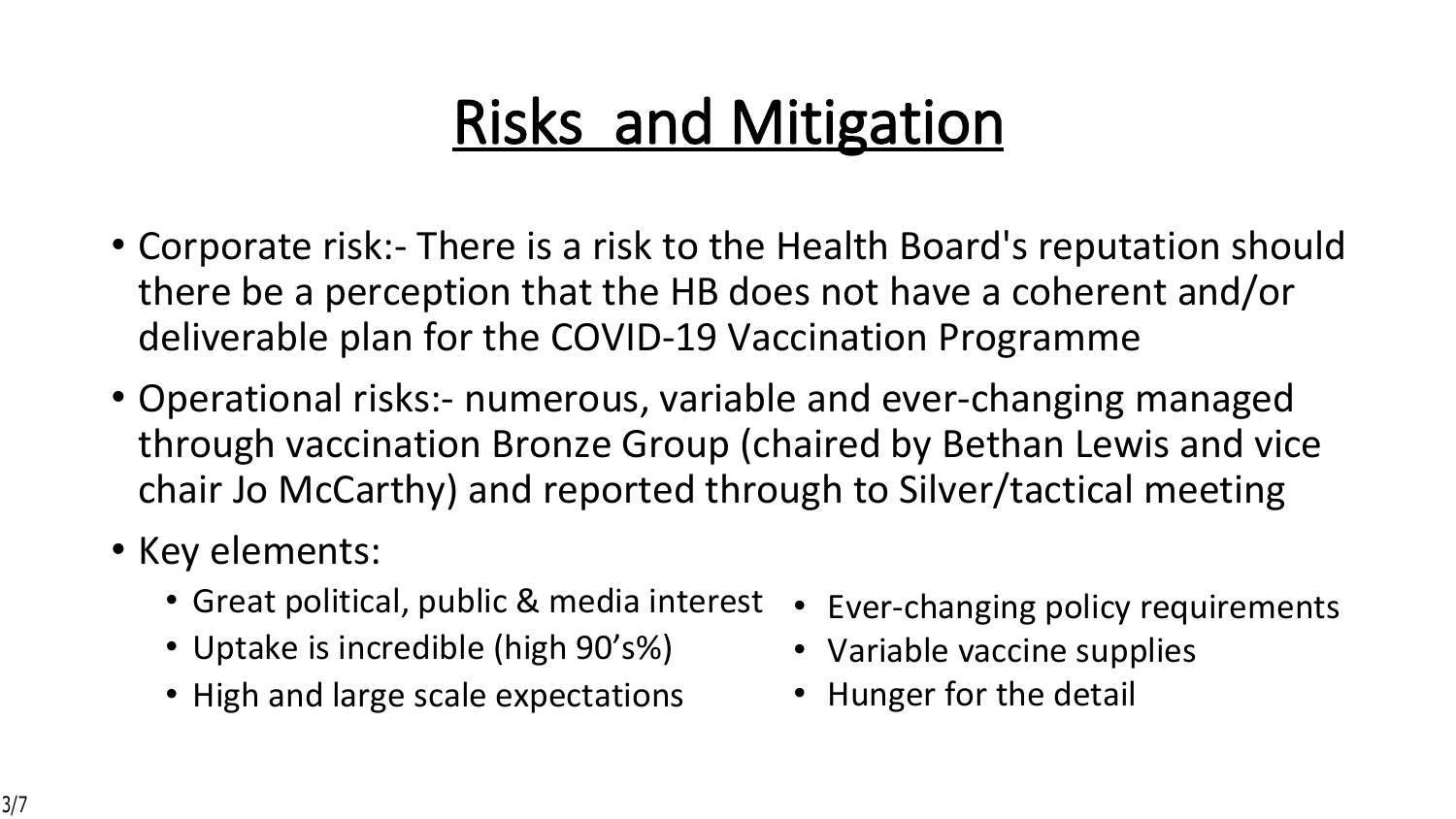# **Describing the risk: COVID-19 vaccination programme**

| <b>Date Risk</b><br>Identified:<br><b>Strategic</b><br>Objective: | Dec-20<br>Delivery of the Quarter 3/4 Operating Plan                                                                                                                                                                                                                                                                                                                                                                                                                                                                                                                                                                                                                                    |                                                                                                         | <b>Executive Director Owner:</b><br>Lead Committee:                                                                                                                       |                                                                             | Jervis, Ros<br>People, Planning and Performance<br>Assurance Committee | <b>Date of Review:</b><br><b>Date of Next</b><br><b>Review:</b> | Feb-21<br>$Apr-21$                                                        |
|-------------------------------------------------------------------|-----------------------------------------------------------------------------------------------------------------------------------------------------------------------------------------------------------------------------------------------------------------------------------------------------------------------------------------------------------------------------------------------------------------------------------------------------------------------------------------------------------------------------------------------------------------------------------------------------------------------------------------------------------------------------------------|---------------------------------------------------------------------------------------------------------|---------------------------------------------------------------------------------------------------------------------------------------------------------------------------|-----------------------------------------------------------------------------|------------------------------------------------------------------------|-----------------------------------------------------------------|---------------------------------------------------------------------------|
| <b>Risk ID:</b><br>1030                                           | <b>Principal Risk</b> There is a risk to the Health Board's reputation should there be a<br><b>Description:</b> perception that the HB does not have a coherent and/or deliverable plan<br>ever changing vaccine policy requirements, delivery parameters such as<br>workforce requirements and vaccination supplies in overall doses and<br>vaccine type. This could lead to an impact/affect on a reduction in<br>stakeholder confidence, increased scrutiny from the local community, the<br>media, regulators and WG increasing pressure to deliver on all aspects of<br>the programme, at pace, whilst competing with other Health Board<br>priorities and operational challenges. | Domain:<br>for the COVID-19 Vaccination Programme. This is caused by significant and<br>Tolerable Risk: | <b>Risk Rating: (Likelihood x Impact)</b><br>Adverse<br>publicity/reputation<br>Inherent Risk Score (L x I):<br>Current Risk Score (L x I):<br>Target Risk Score (L x I): | $3 \times 4 = 12$<br>$2 \times 4 = 8$<br>$2 \times 4 = 8$<br>8 <sup>°</sup> | 25<br>20<br>15<br>10<br>$\Omega$<br>Dec-20                             | Feb-21                                                          | Current Risk •<br>Score<br>• Target Risk<br>Score<br>- Tolerance<br>Level |
|                                                                   | Does this risk link to any Directorate (operational) risks?                                                                                                                                                                                                                                                                                                                                                                                                                                                                                                                                                                                                                             | Trend:                                                                                                  |                                                                                                                                                                           |                                                                             |                                                                        |                                                                 |                                                                           |

#### **Rationale for CURRENT Risk Score:**

The Board have approved the Mass Vaccination Delivery Plan, which addressed many of the previously articulated gaps in control. The plan is progressing at pace and is being managed by the Bronze Vaccination Delivery Group and overseen by the Silver Tactical Group. There remains changing advice and guidance as the programme commences and knowledge of these novel vaccines evolves.

#### **Rationale for TARGET Risk Score:**

As the programme delivery embeds, and initial uncertainties settle and knowledge/understanding of each vaccine and their individual characteristics improve. Expectations of individuals within our workforce and our communities will be better understood and supported over time.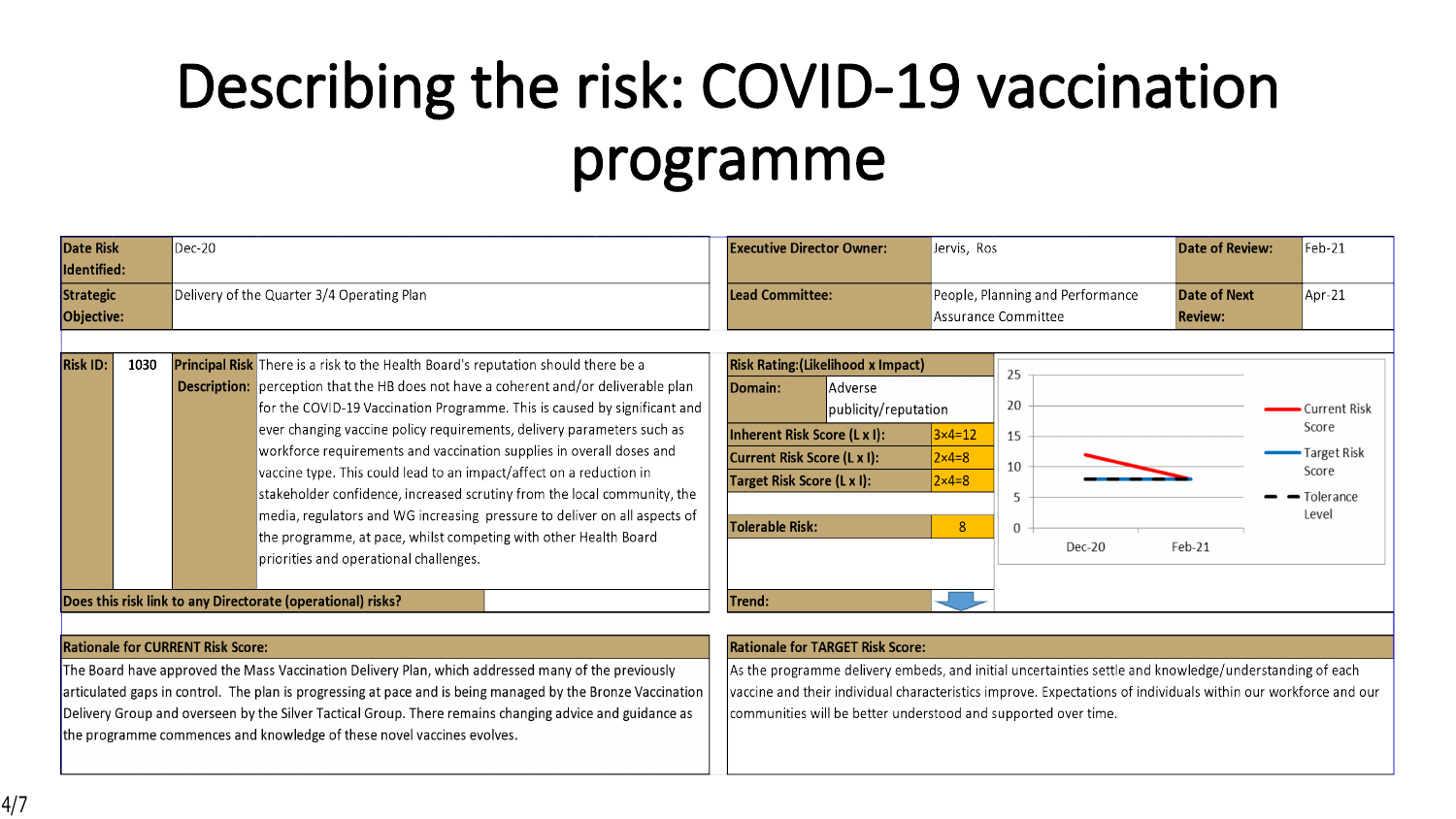## **Mitigation**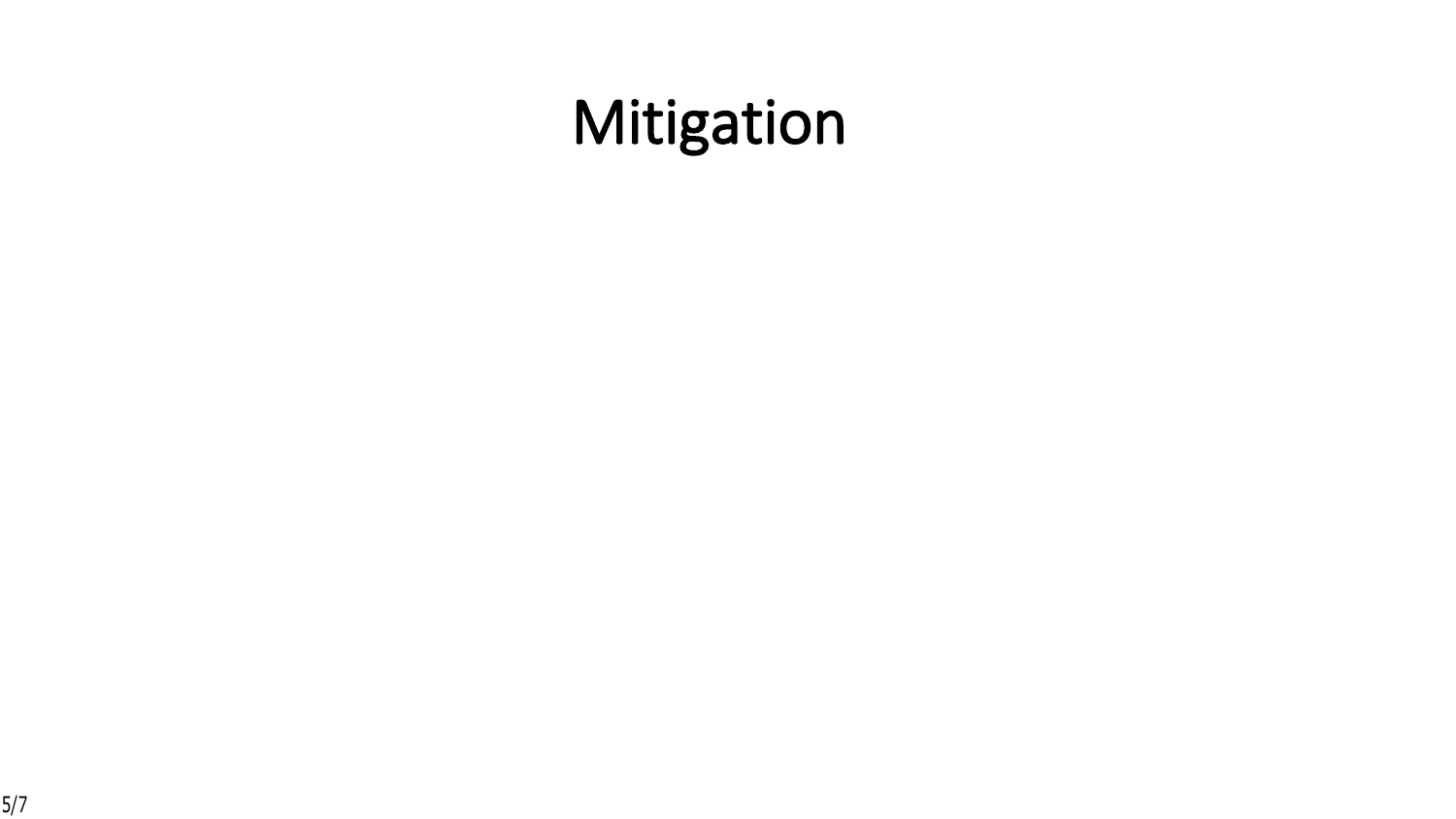### **Assurance**

| <b>ASSURANCE MAP</b>                                              |                                                                                                                                     |                                                   |                                                  | <b>Control RAG</b>                                                               | <b>Latest Papers</b>  | <b>Gaps in ASSURANCES</b> |                                                                                                                                        |               |                |                                                                                    |
|-------------------------------------------------------------------|-------------------------------------------------------------------------------------------------------------------------------------|---------------------------------------------------|--------------------------------------------------|----------------------------------------------------------------------------------|-----------------------|---------------------------|----------------------------------------------------------------------------------------------------------------------------------------|---------------|----------------|------------------------------------------------------------------------------------|
| Performance<br><b>Indicators</b>                                  | <b>Sources of ASSURANCE</b>                                                                                                         | Type of<br><b>Assurance</b><br>(1st, 2nd,<br>3rd) | Required<br>Assurance<br><b>Current</b><br>Level | <b>Rating (what</b><br>the assurance<br>is telling you<br>about your<br>controls | (Committee &<br>date) | in Assurance:             | Identified Gaps How are the Gaps in<br><b>ASSURANCE will be</b><br>addressed<br><b>Further action necessary</b><br>to address the gaps | <b>By Who</b> | <b>By When</b> | <b>Progress</b>                                                                    |
| of progress and<br>position to<br>National Covid<br>Vaccine Board | Regular reporting Regular reporting into<br>Hywel Dda Tactical (Silver)<br>Group                                                    | 2nd                                               |                                                  |                                                                                  |                       | None<br>identified.       | To complete Internal Audit<br>review of Hywel Dda<br>Vaccination Programme                                                             | Jervis, Ros   | 30/04/2021     | Added to Internal Plan 2020/21.<br>Meeting held with Director of<br>Public Health. |
| $(CVB)$ .                                                         | Regular updates to<br>Executive Team and<br>Integrated Executive Group<br>(RPB)                                                     | 2nd                                               |                                                  |                                                                                  |                       |                           |                                                                                                                                        |               |                |                                                                                    |
|                                                                   | Regular reporting into<br>Dyfed Powys Local<br>Resilience Forum                                                                     | 2nd                                               |                                                  |                                                                                  |                       |                           |                                                                                                                                        |               |                |                                                                                    |
|                                                                   | Core member of, and<br>regular reporting to<br>(including daily sitreps), the $ $<br>National Covid Vaccine<br>Delivery Board (CVB) | 2nd                                               |                                                  |                                                                                  |                       |                           |                                                                                                                                        |               |                |                                                                                    |